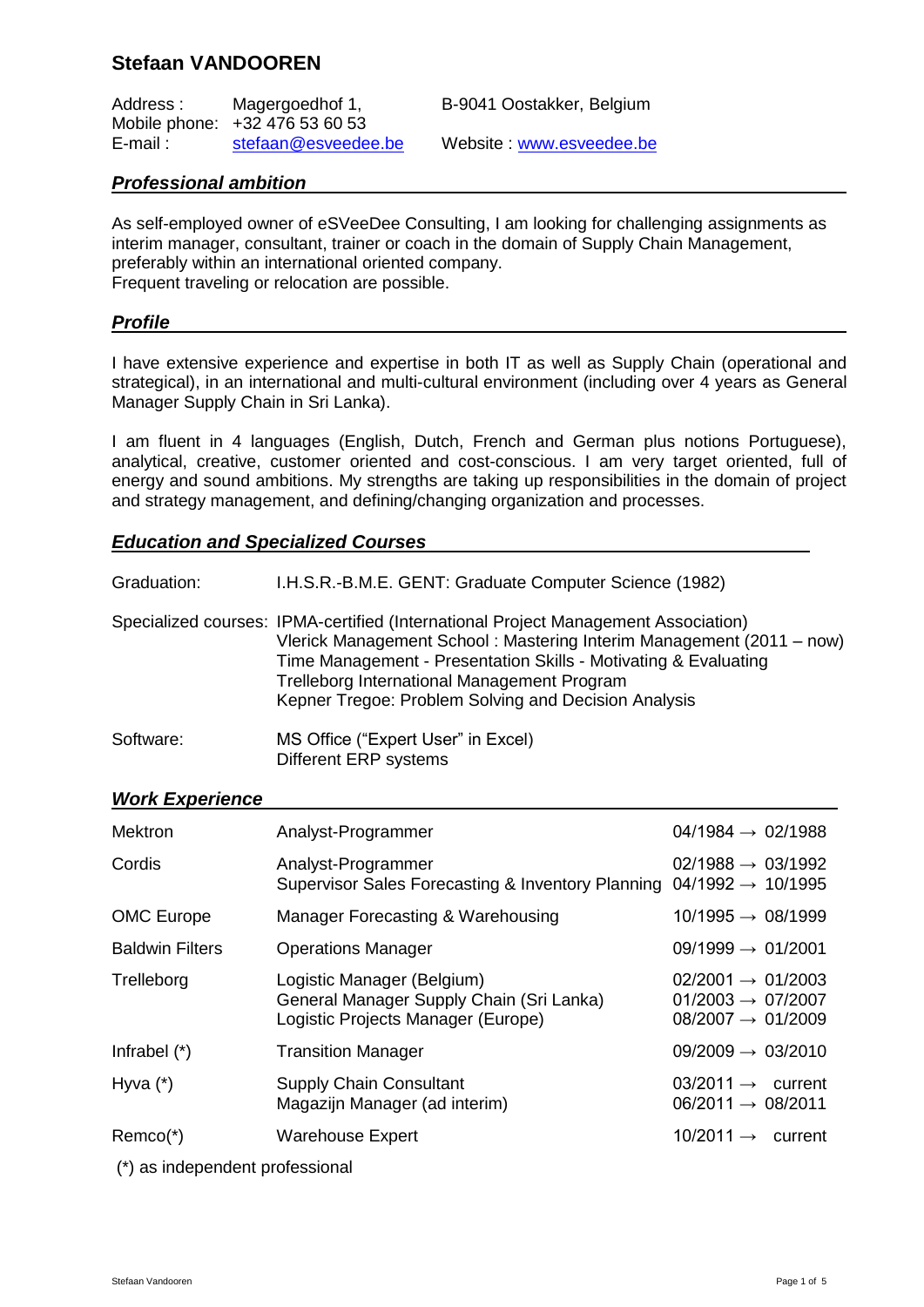### **Remco Belgium NV**

*REMCO is specialist in distribution and sales of spare parts for Trucks & Trailers with more than 20.000 items deliverable from inventory.* 

#### *Warehouse expert 10/2011 → current*

Reporting to the CEO, my first assignment is to introduce location management in the Distribution Centre. Afterwards, as consultant I will analyze the warehouse settings concerning space management and processes and improve these where possible.

#### **Hyva Int'l (Alphen aan de Rijn, NL)**

*Hyva is committed to being the world's best provider of innovative and efficient material and waste handling equipment as well as transport efficiency and lifting solutions to the commercial vehicle and environmental service industries. Hyva has approximately 1.600 employees worldwide.*

#### *Supply Chain Consultant 03/2011 → current*

Reporting to the Group Director Supply Chain, I work as consultant analyzing the current warehouse activities (SWOT analysis). This includes review of KPI"s and creation of new reports.

The aim is to propose improvement projects (eventually implementing them myself) on warehouse operations in the domains of quality, efficiency, organization, lay-out, processes etc.

A second assignment targets the review of safety stocks and inventory management parameters.

#### *Warehouse Manager a.i. 06/2011 → 08/2011*

As a consequence of above assignment, a reorganization of the warehouse activities was required. In order to achieve this, I received full operational responsibility in order to implement organizational changes and process improvements as well as to define the guidelines for future direction.

When the new warehouse manager started, my mission was to introduce, guide and coach him.

#### **Infrabel**

*Infrabel manages, develops and maintains the railway infrastructure in Belgium. It is in charge of the organization and control of railway traffic. Next to this, it also offers equal opportunities to all railway enterprises that wish to make use of its network, in the centre of Europe. Infrabel has about 14.000 employees.*

*Transition Manager – Zones Ghent and Brussels* 09/2009 → 03/2010 Reporting to the ERP Program Manager as well as to the chiefs of the zones of Ghent and Brussels, I supported the implementation and go-live of SAP at Infrabel. I was the major contact person between business (the zones) and the project team.

In the preparation phase ("pre-go-live"); I coordinated the education, communication, roles and authorities and organizational changes in preparation of this transition; moreover I analyzed the potential critical issues.

After implementation, I coordinated the support of the "Hypercare"-team and I personally gave support in the domains of warehousing, physical inventory counting and time registration.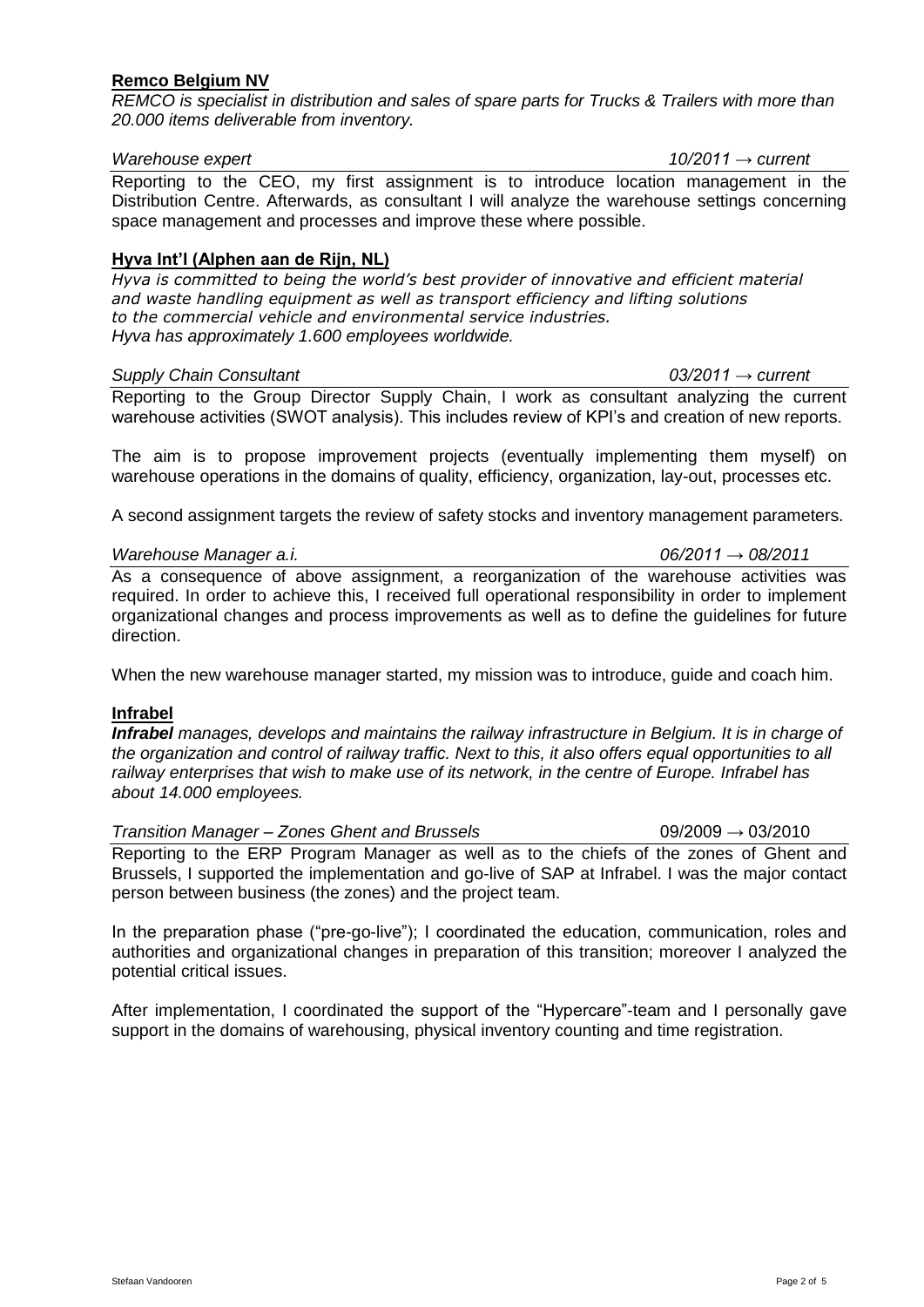# **Trelleborg**

*Trelleborg is a global industrial group whose leading positions are based on advanced polymer technology and in-depth applications know-how. Trelleborg develops high-performance solutions that seal, damp and protect in demanding industrial environments, with annual sales 2007 of approximately EUR 3 billion and about 25.000 employees in 40 countries.*

#### *Logistic Projects Manager - Europe* 08/2007 → 01/2009

Reporting to the Director Business Processes, I supported the Business Area Trelleborg Automotive as expert in Logistics, bridging the gap between business (operational logistics) and IT, including SAP support team.

As project leader, I was managing and coordinating the relocation and outsourcing of our current warehouse in the UK, including the roll-out of SAP and the integration with the software of the selected logistic provider. I was also involved in a similar project in the Czech Republic.

I was also project leader "LOGIC", which had as target to change over the current model (whereby 22 plants in Europe independently organize their own logistics) into a new model, using a limited number of logistic platforms who centrally controlled manage all incoming and outgoing material flows, maximally using the synergies that exist (like suppliers in same regions and same customers)

### *General Manager Supply Chain – Sri Lanka 01/2003 → 07/2007*

Reporting to the Managing Director and being member of the Steering committee and management team, I was overall in charge of the complete Supply Chain of 2 production sites of Trelleborg Wheel Systems in Sri Lanka.

My department consisted of 5 sub-departments: Purchasing, Customer Service, Warehousing, Planning and Transport; and comprised of 2 managers, 3 executives, over 20 administrative employees and over 60 warehouse operators. Our throughput was on average 75.000 Kg per day and over 2.000 sea containers per year (700 inbound and 1.300 outbound). Our direct customers were intercompany sales offices worldwide, but we coordinated shipments to final customer"s destinations anywhere in the world.

Our philosophy was: "Supply Chain is the only customer of production and is the agent of all suppliers to production"

### **Achievements**

- $\bullet$ Implemented the directives of Global Purchasing Trelleborg Wheel Systems, including local sourcing and global homologation of suppliers. I personally participated in sourcing and negotiations of high-value contracts of Raw Materials and Equipment, including in China.
- Transformed the order-taking/shipping department into a real Customer Service, assigning full process responsibility to the Customer Service Representatives.
- $\bullet$ Implemented location management in all warehouses, introduced best-practices and 5S, resulting into a reliable warehouse management.
- $\bullet$ Implemented a dedicated planning department, responsible for inventory management and customer satisfaction.
- Introduced a transparent quotation system for sea-freight, resulting in over 10% savings.
- Reorganized the Dump Yard into a Waste Park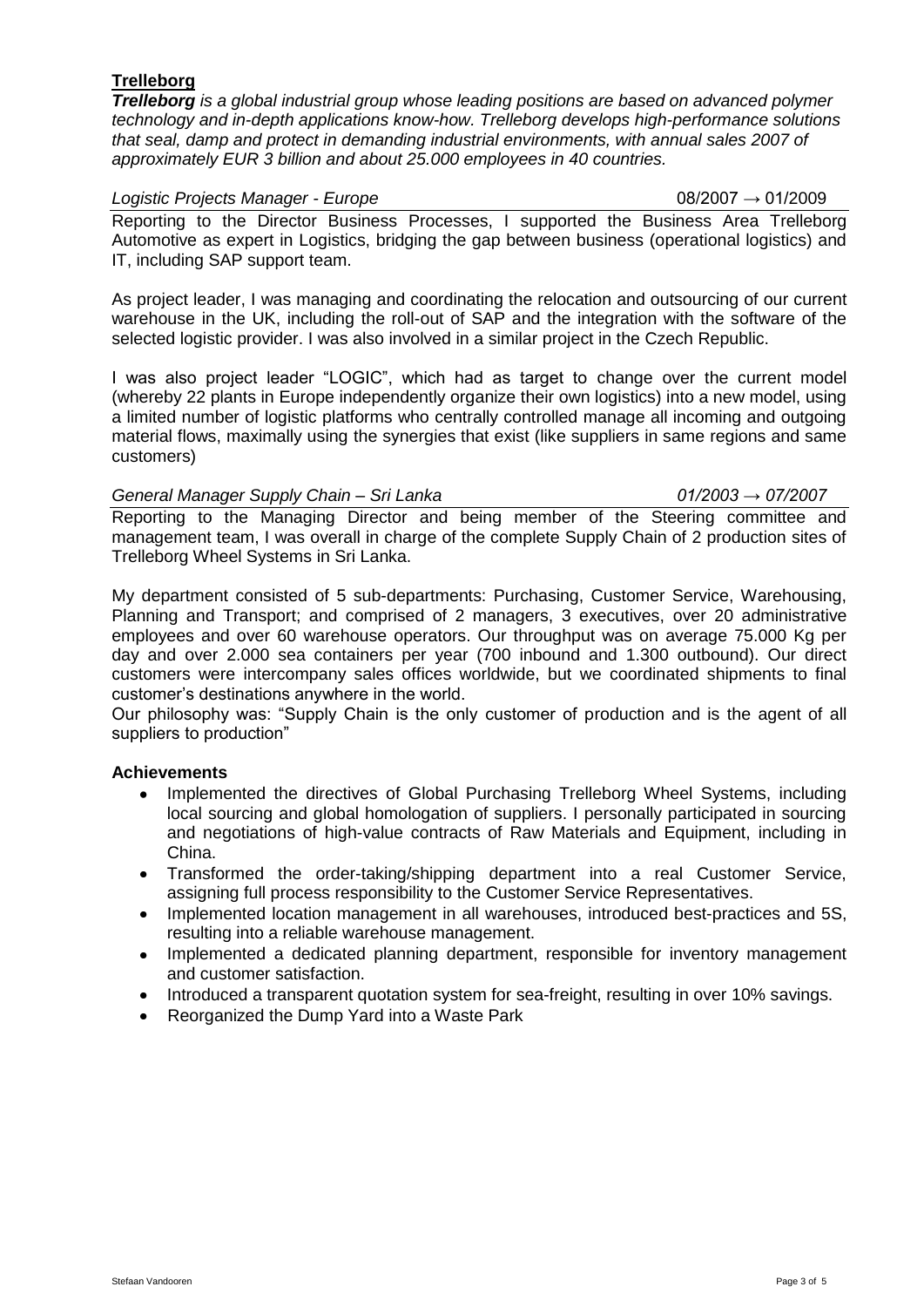#### **Trelleborg (Cont'd)**

| Logistic Manager | $02/2001 \to 01/2003$                                                                          |
|------------------|------------------------------------------------------------------------------------------------|
|                  | Reporting to the Business Unit President and member of the steering committee, I was overall i |

Reporting to the Business Unit President and member of the steering committee, I was overall in charge of the Logistic Center of Trelleborg Wheel Systems in Belgium. The products were mainly industrial tires, but also construction hoses and other industrial rubber products.

In Belgium, my department consisted of 4 administrative employees and about 20 warehouse operators. At Business Unit level, I was passively in charge of the other logistic centers in Europe (the country managers had final responsibility).

My main responsibility was to manage the administrative and physical operations of the Logistic Center, mainly deliveries to customers in EMEA but also managing incoming Raw Materials and Spare Parts.

During this period, I reorganized the logistic centre due to relocation of production to Sri Lanka.

## **Baldwin Filters**

*Baldwin Filters is a worldwide manufacturer of heavy duty filters (over 4.800 products for Air, Lube, Fuel, Coolant, Transmission and Hydraulic). Baldwin Filters is a CLARCOR company, with annual sales in 2007 of about USD 900 Million Operations Manager* 09/1999 → 01/2001

Reporting to the Director, Sales Europe, I was overall in charge of the Distribution Centre of Baldwin Filters Europe, located in Belgium.

My area of responsibility covered all domains, excluding sales and marketing, but including warehousing and distribution, customer service, planning and purchasing, accounting, IT and HR; in total 8 employees and 7 workers.

My main achievement was to relocate the warehouse from a logistics provider into a warehouse under own operations. I ran this project from feasibility study and design, to final implementation and operations, as a one-man project. This included all aspects of setting up a warehouse: location, lay-out, racking, equipment, facilities, IT solution and organization.

### **OMC Europe**

*OMC (Outboard Marine Corporation) was a worldwide manufacturer and distributor of outboard motors (brands: Johnson and Evinrude) and service parts, with a global turnover of USD 2 billion (Europe USD 150 Million). OMC has been acquired by Bombardier Recreational Products in 2000. OMC Europe was the distribution centre for Europe, Middle East and Africa for outboard marine engines, more than 70.000 different spare parts and accessories.*

#### *Manager Forecasting & Warehousing* 10/1995 → 08/1999

Reporting to the Director, Logistics Europe, I was overall in charge of inventory management and forecasting for the central warehouse in Belgium, covering EMEA.

Main achievement was to introduce simple Excel tools to measure inventory turns and backorder evolution; this focus on our business KPI resulted in improved service levels, reduced obsolescence and improved inventory rotation.

I also set up models to measure the performance of the logistics provider and to calculate transport costs (self-billing) and headed projects on MSDS and European Packaging Waste Regulations.